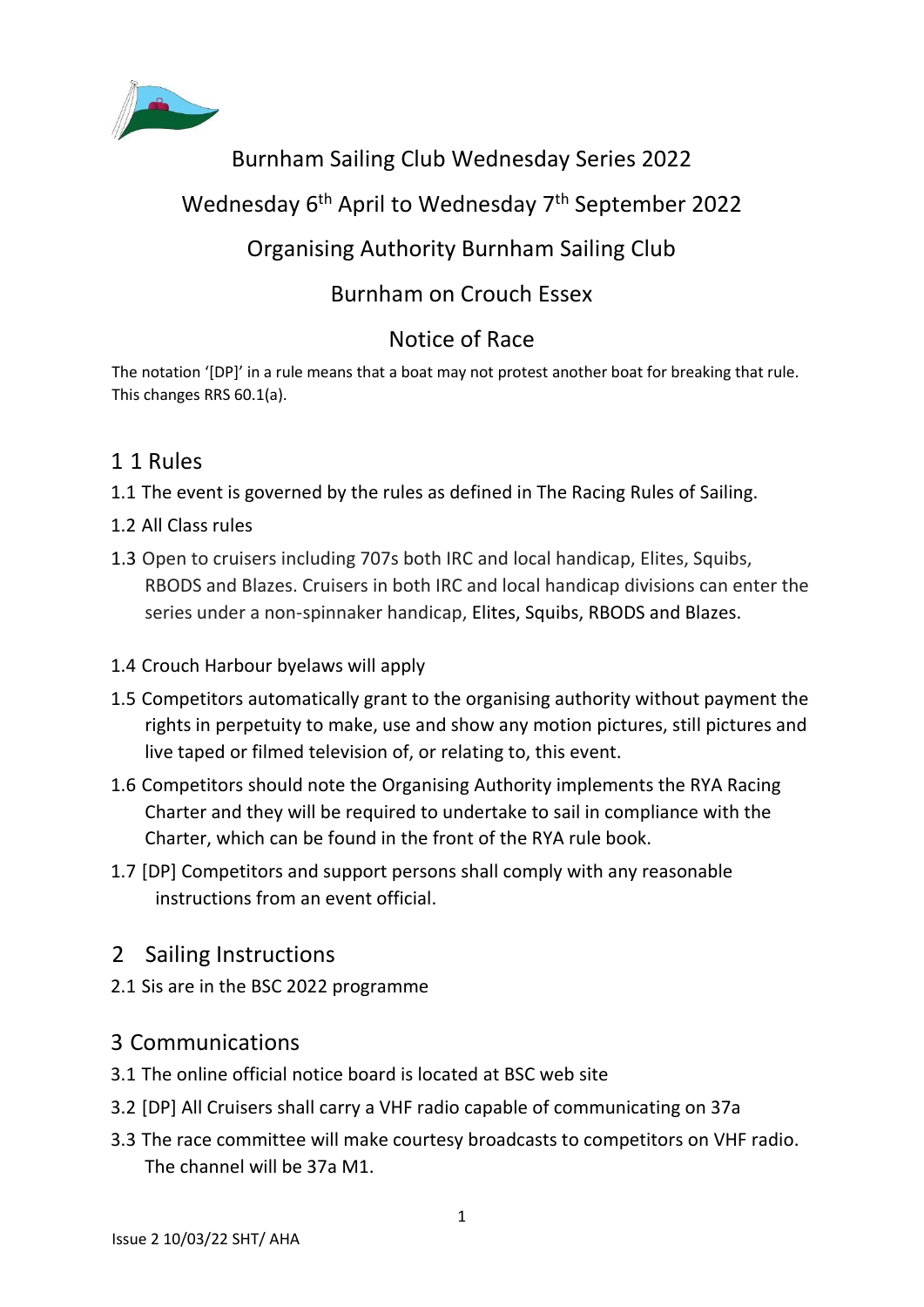Issue 1 10/03/22 SHT/ AHA 1

3.4 [DP] While racing, except in an emergency, a boat shall not make voice or data transmissions and shall not receive voice or data communication. that is not available to all boats.

# 4 Eligibility and Entry

- 4.1 The event is open to all cruisers and 707s, Elites, RBODs, Squibs, Blazes.
- 4.2 Eligible boats may enter by completing the entry form (available on the BSC website) and submitting it.
- 4.3 To be considered an entry in the event, a boat shall complete an entry form and the owner or helm will have paid their membership fee.

## 5 Entry fees schedule

5.1 Entry fees are included within the membership fees. Racing is open to members only.

#### 6 Crew Limitation

6.1 IRC rules do not apply

## 7 Advertising

7.1 Boats may be required to display advertising chosen and supplied by the organising authority

## 8 Qualifying series and Final series n/a

- 9 Schedule
- 9.1 As printed in the 2022 Programme

## 10 Equipment Inspection N/A

- 11 N/A
- 12 Venue
- 12.1 Races from the BSC.

#### 13 Courses

13.1 The courses to be sailed are set in the rivers Crouch and Roach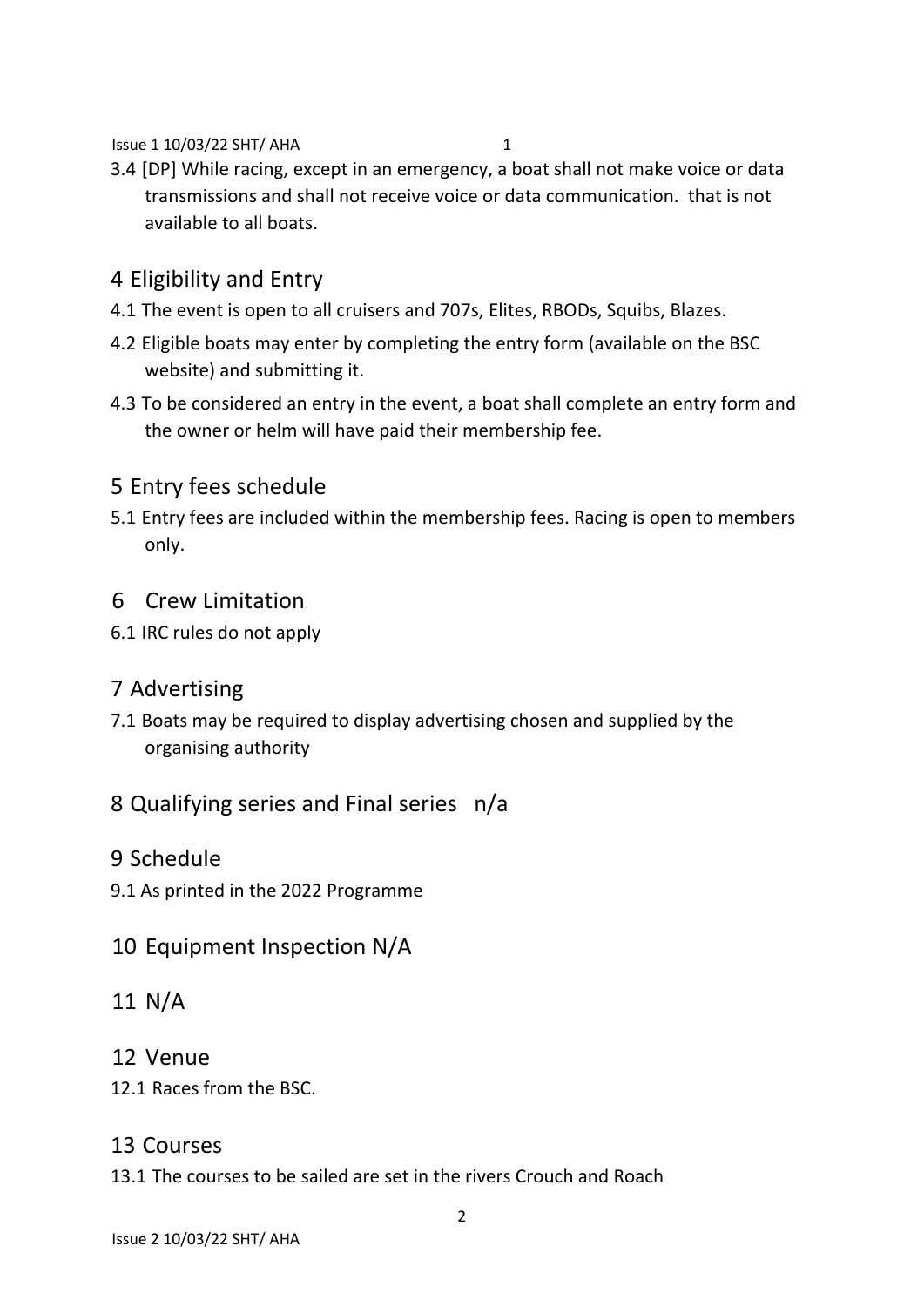- 13.2 Marks will be River race marks and Navigation marks
- 13.3 Courses will be set using the BSC 2022 course card please note Greenward is now known as Rubber Ball and is always rounded to STARBOARD.
- 13.4 Courses will be displayed on the front of the BSC racebox at the warning signal for that class

## 14 Penalties

14.1 The scoring penalty RRS 44.1 is changed to read " a two turn penalty is replaced by a one turn penalty".

#### 15 Scoring

- 15.1 Two races are required to be completed to constitute a series
- 15.2 (a) When fewer than Three races have been completed, a boat's series score will be the total of her race scores.
	- (b) When four or more races have been completed, a boat's series score will be the total of her race scores, excluding her worst score.
	- (c) When seven or more races have been completed, a boat's series score will be the total of her race scores, excluding her worst two scores.
	- (d) When nine or more races have been completed, a boat's series score will be the total of her race scores, excluding her worst three scores.
	- (e) When fourteen or more races have been completed, a boat's series score will be the total of her race scores, excluding her worst four scores.
- 16 Support person vessels N/A
- 17 Chartered or loaned boats N/A
- 18 Berthing N/A
- 19 Haul out restrictions N/A
- 20 Diving equipment and plastic pools N/A
- 21 Data Protection
- 21.1 See current BSC policy.

## 22 Risk Statement

22.1 RRS 3 states: 'The responsibility for a boat's decision to participate in a race or to continue to race is hers alone.' By participating in this event, each competitor agrees and acknowledges that sailing is a potentially dangerous